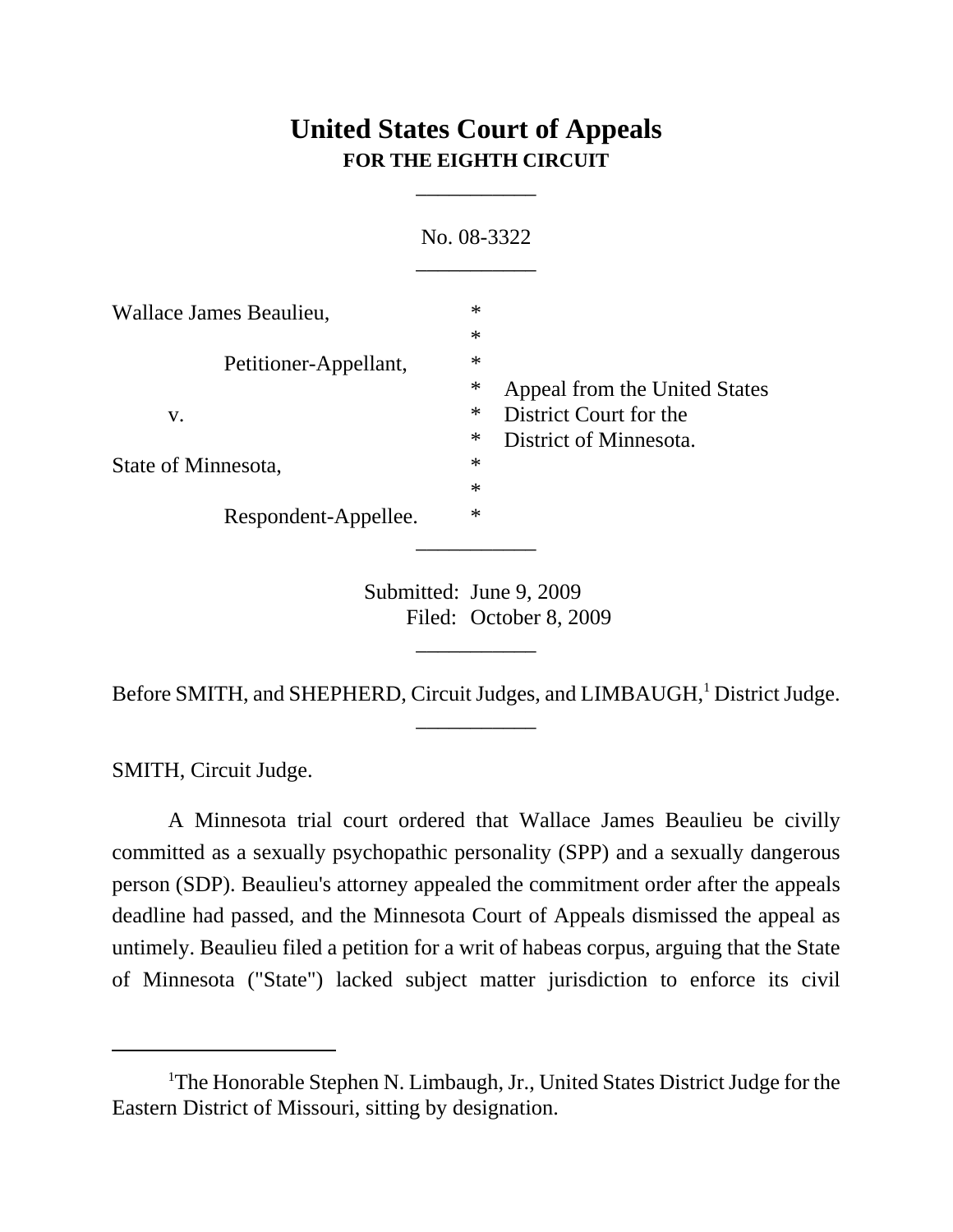commitment statutes on an Indian reservation. The district court<sup>2</sup> dismissed Beaulieu's petition. On appeal, Beaulieu argues that his subject matter jurisdiction claim is not subject to procedural default and that his attorney's failure to file a timely appeal constitutes cause for any procedural default and resulted in actual prejudice. We reject Beaulieu's arguments and affirm the judgment of the district court.

#### I. *Background*

On October 12, 2004, the State filed a petition to commit Beaulieu, an enrolled member of the Leech Lake Band of Ojibwe, as a SPP and a SDP pursuant to Minnesota Statutes §§ 253B.18 and 253B.185. Beaulieu's attorney moved to dismiss the commitment petition on the ground that the state trial court lacked jurisdiction over Beaulieu because of tribal sovereignty principles, but the trial court denied the motion. On March 17, 2006, the trial court ordered Beaulieu committed to the Minnesota Sex Offender Program, concluding that he satisfied the requirements for commitment as a SPP under Minnesota Statutes § 253B.02, subdivision 18b, and as a SDP under Minnesota Statutes § 253B.02, subdivision 18c. On July 3, 2006, the trial court ordered Beaulieu indeterminately committed as a SPP and a SDP. Minnesota law grants a right to appellate review of a commitment order or judgment "within 60 days after the date of filing of the order or entry of judgment." Minn. Stat. § 253B.23, subd. 7. Accordingly, Beaulieu's appeal was due by September 1, 2006.

On August 1, 2006, the trial court appointed Frank Bibeau to represent Beaulieu on appeal, and Bibeau filed an untimely appeal on September 8, 2006. After the Minnesota Court of Appeals ordered the parties to file informal memoranda addressing the untimeliness issue, the State moved to dismiss Beaulieu's appeal. Beaulieu filed an application for relief from judgment with the trial court, requesting that the court "find that [his] mistake, inadvertence[,] and accidental neglect [was]

<sup>&</sup>lt;sup>2</sup>The Honorable James M. Rosenbaum, United States District Judge for the District of Minnesota, adopting the report and recommendation of the Honorable Janie S. Mayeron, United States Magistrate Judge for the District of Minnesota.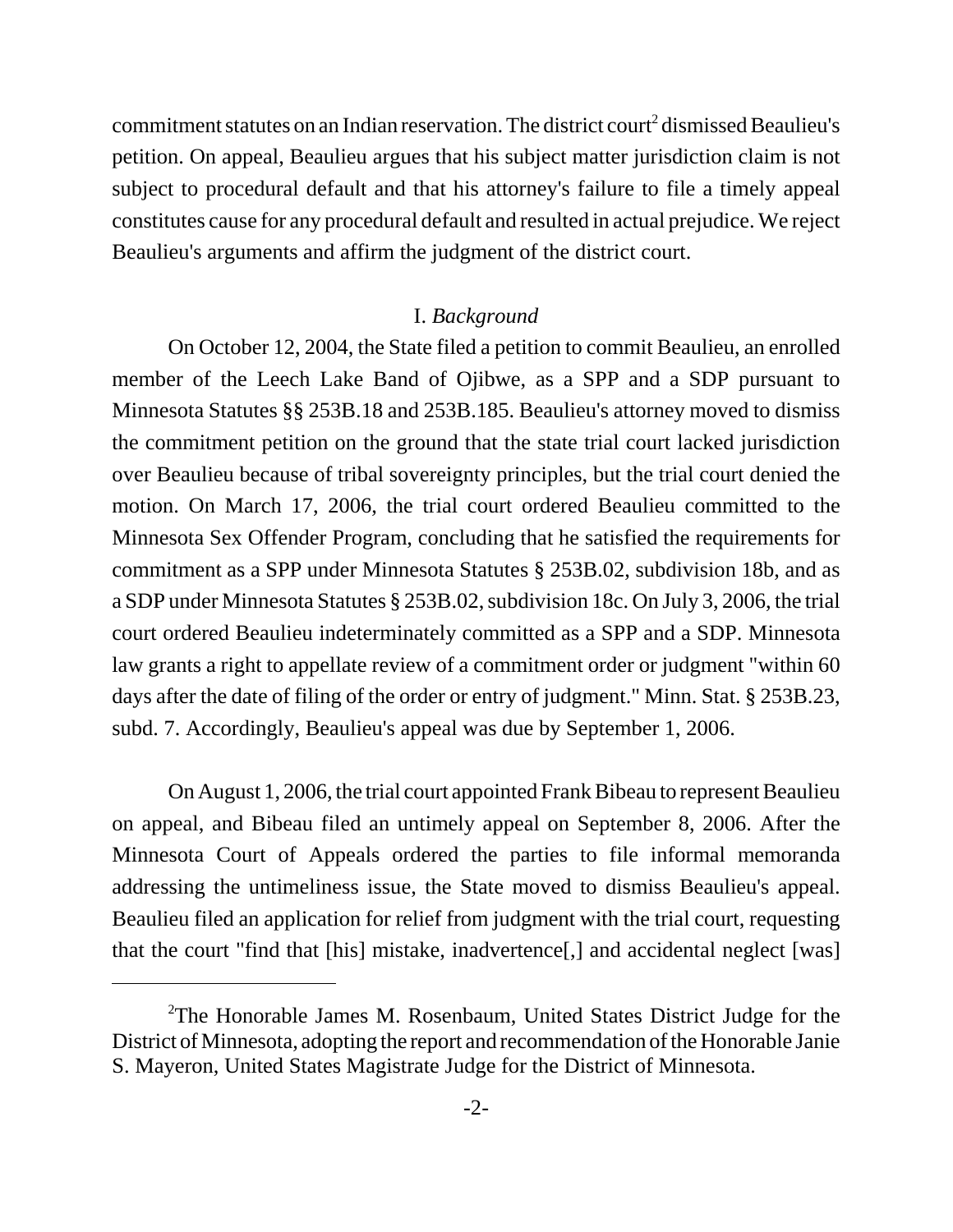excusable" and stay the time to appeal. In the application for relief from judgment, Beaulieu's attorney admitted that he "did misread/misinterpret and make a genuine plain error and genuine mistake in erroneously filing the appeal of the indeterminate commitment order untimely." Beaulieu attached his application for relief from judgment as an exhibit to his informal memorandum filed with the Minnesota Court of Appeals. Emphasizing that it lacked authority to vacate a final judgment for the purpose of extending the time to file an appeal, the trial court ultimately denied Beaulieu's application for relief from judgment.

The Minnesota Court of Appeals dismissed Beaulieu's appeal as untimely, specifically rejecting Beaulieu's argument that his appeal should not be dismissed because he had raised a challenge to the trial court's subject matter jurisdiction. The Minnesota Supreme Court denied Beaulieu's petition for review.

On December 5, 2006, Beaulieu filed a pro se petition for a writ of habeas corpus in district court pursuant to 28 U.S.C. § 2254. In his petition, Beaulieu argued that the "State of Minnesota lacks subject matter jurisdiction to enforce civil statutes on an Indian reservation." The magistrate judge concluded that Beaulieu had procedurally defaulted his claim and failed to demonstrate any cause excusing the default. Adopting the magistrate judge's report and recommendation, the district court dismissed Beaulieu's petition with prejudice.

## II. *Discussion*

Section 2254(a) of 28 U.S.C. authorizes a district court to "entertain an application for a writ of habeas corpus in behalf of a person in custody pursuant to the judgment of a State court only on the ground that he is in custody in violation of the Constitution or laws or treaties of the United States." Federal habeas relief can be granted on a claim "adjudicated on the merits in State court proceedings" only if the state court adjudication either "resulted in a decision that was contrary to, or involved an unreasonable application of, clearly established Federal law, as determined by the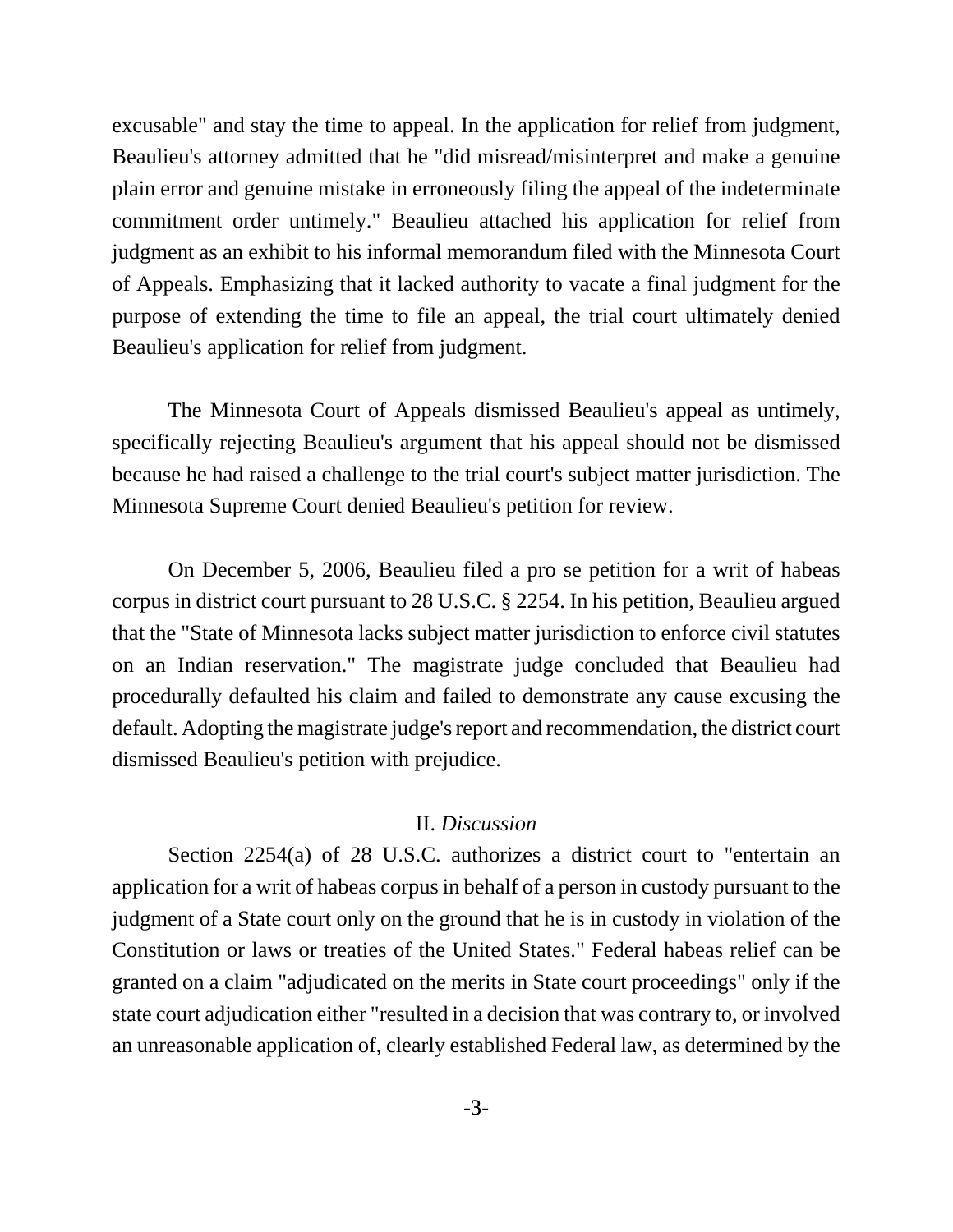Supreme Court of the United States" or "resulted in a decision that was based on an unreasonable determination of the facts in light of the evidence presented in the State court proceeding." *Id.* § 2254(d).

"Ordinarily, a federal court reviewing a state conviction in a 28 U.S.C. § 2254 proceeding may consider only those claims which the petitioner has presented to the state court in accordance with state procedural rules." *Gilmore v. Armontrout*, 861 F.2d 1061, 1065 (8th Cir. 1988). "This requirement implicates consideration of . . . whether the petitioner has exhausted all remedies available in the courts of the state at the time the federal habeas corpus petition is filed," as well as "whether he has preserved his claims for federal habeas corpus review by complying with state procedural rules governing their presentation." *Id.*

In all cases in which a state prisoner has defaulted his federal claims in state court pursuant to an independent and adequate state procedural rule, federal habeas review of the claims is barred unless the prisoner can demonstrate *cause for the default* and *actual prejudice* as a result of the alleged violation of federal law, or demonstrate that failure to consider the claims will result in a fundamental miscarriage of justice.

*Coleman v. Thompson*, 501 U.S. 722, 750 (1991) (emphasis added). "[C]ounsel's ineffectiveness will constitute cause only if it is an independent constitutional violation." *Id.* at 755. We have held "that no showing of prejudice or likelihood of success on the merits need be made to show ineffective assistance of counsel for failure to file a timely appeal." *Hollis v. United States*, 687 F.2d 257, 259 (8th Cir. 1982).

## A. *Subject Matter Jurisdiction*

Beaulieu first argues that his subject matter jurisdiction claim is not subject to procedural default and that the Minnesota Court of Appeals thus erred in dismissing his appeal as untimely. Beaulieu emphasizes that subject matter jurisdiction is not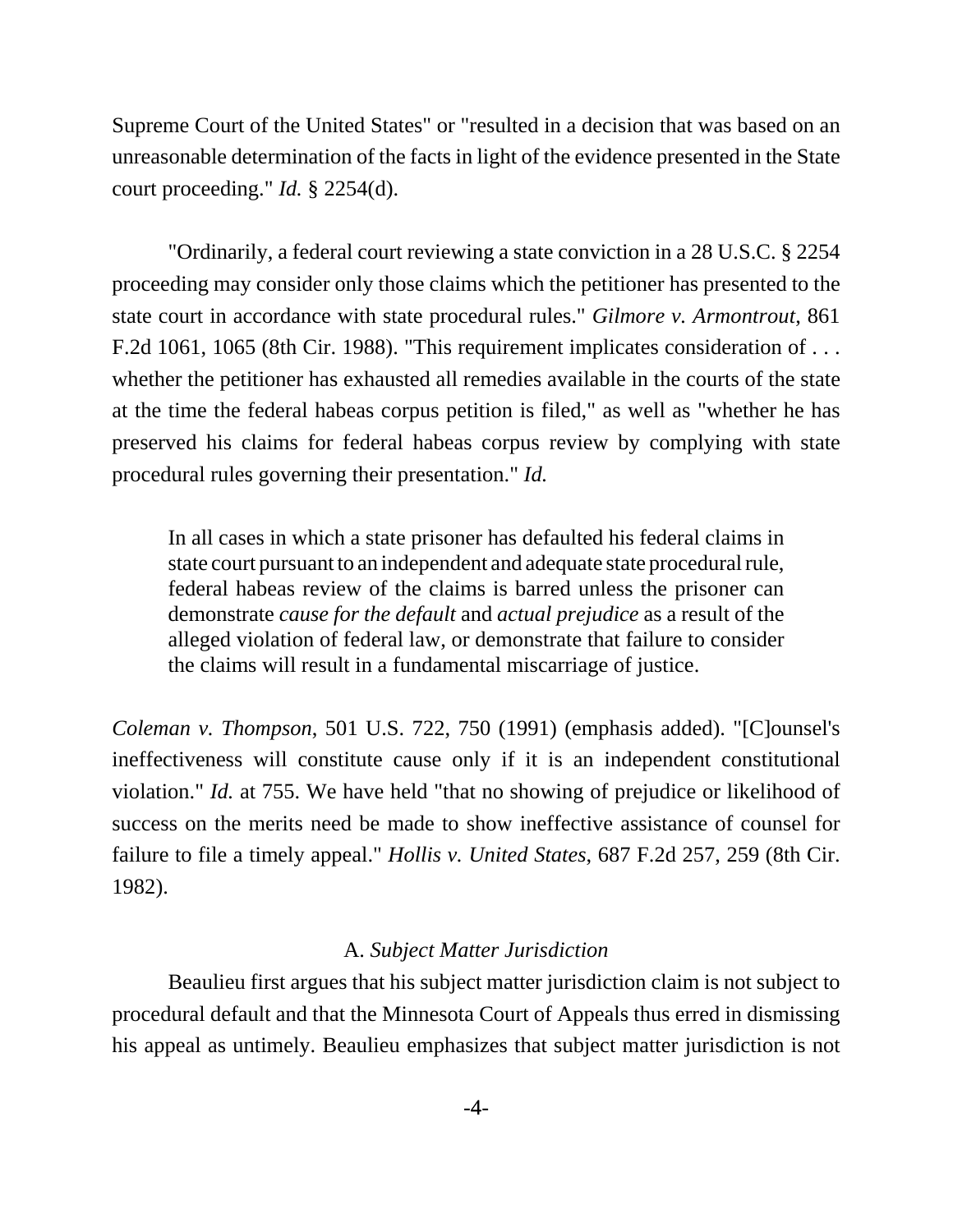subject to waiver. *See United States v. Cotton*, 535 U.S. 625, 630 (2002) ("This latter concept of subject-matter jurisdiction, because it involves a court's power to hear a case, can never be forfeited or waived. Consequently, defects in subject-matter jurisdiction require correction regardless of whether the error was raised in district court.").

Although Beaulieu is correct that subject matter jurisdiction is not subject to waiver, that is not the issue before us. The issue before us is whether Beaulieu's subject matter jurisdiction challenge to Minnesota's civil commitment action precludes a finding of procedural default for purposes of federal habeas review. We are not addressing whether subject matter jurisdiction is subject to waiver before the state court. And we have held that "[j]urisdiction is no exception to the general rule that federal courts will not engage in collateral review of state court decisions based on state law." *Poe v. Caspari*, 39 F.3d 204, 207 (8th Cir. 1994). Whether Minnesota had jurisdiction of his claim was a matter for the Minnesota courts to address. *See id.* Beaulieu misapprehends the nature of federal habeas review, and we hold that his subject matter jurisdiction claim does not preclude a finding of procedural default.<sup>3</sup> Beaulieu's claim is procedurally defaulted and unreviewable in federal court because he failed to present it in a timely manner to the Minnesota courts.

<sup>3</sup> We also reject Beaulieu's reliance on *United States v. Mooring*, 287 F.3d 725 (8th Cir. 2002). In *Mooring*, the defendant appealed the denial of his 28 U.S.C. § 2255 motion, in which he had argued that the district court lacked jurisdiction to impose an enhanced sentence because the government had failed to comply with 21 U.S.C. § 851(a)(1) (requiring the government to file an information identifying a defendant's prior conviction before that conviction can be used to enhance the defendant's sentence). *Id*. at 727. We held that the government's failure to comply with  $\S 851(a)(1)$ was not a jurisdictional defect but noted that, if the error were jurisdictional, it could "be raised on collateral review without being subjected to procedural default analysis." *Id.* Because the alleged jurisdictional defect in *Mooring* arose in federal court rather than in state court and the case was not before us on habeas review, Beaulieu's reliance on *Mooring* is misplaced.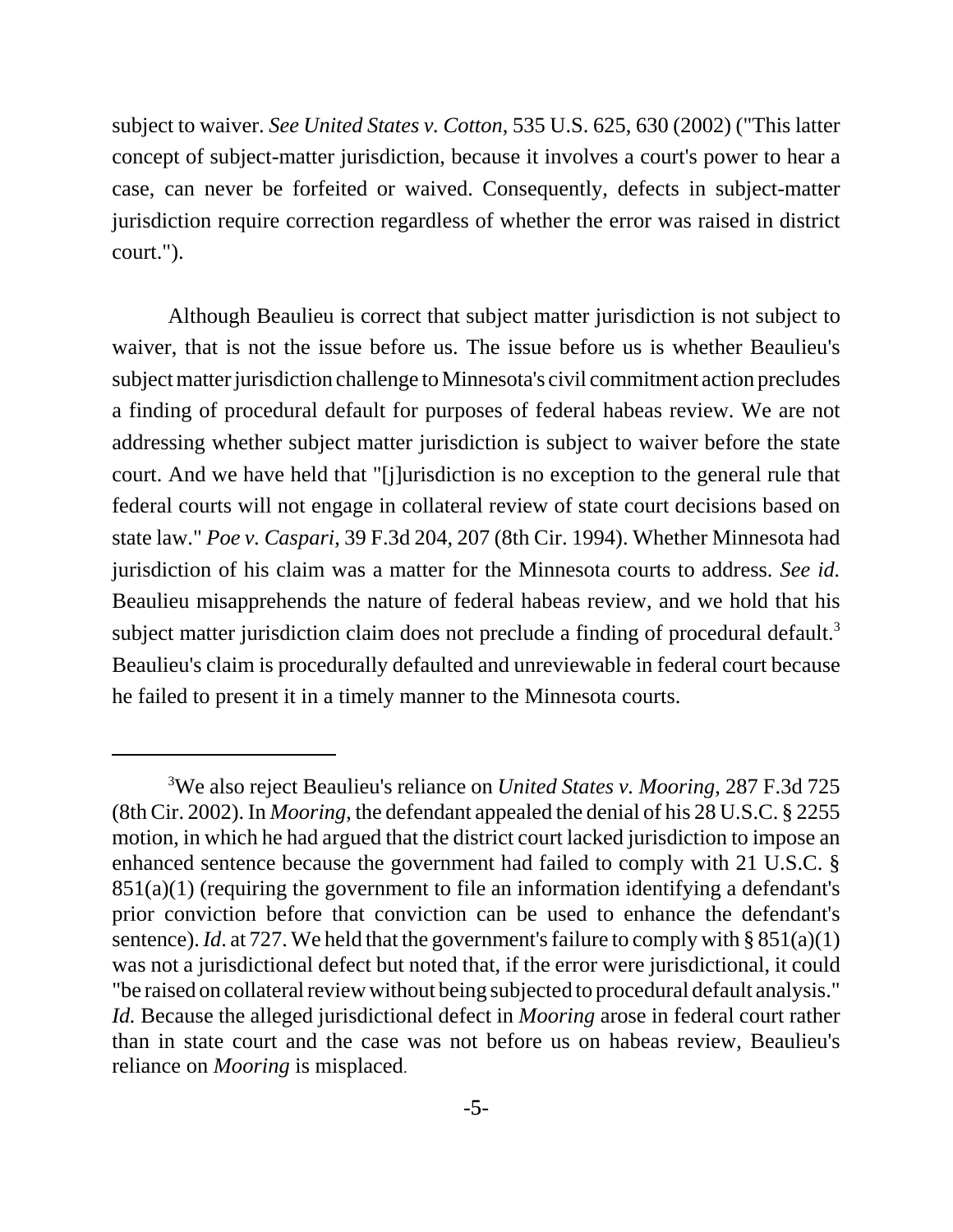#### B. *Failure To Exhaust*

Having concluded that Beaulieu's subject matter jurisdiction claim does not preclude a finding of procedural default for purposes of federal habeas review, we next turn to Beaulieu's argument that his attorney's failure to file a timely appeal constitutes cause for his procedural default and resulted in actual prejudice. *See Coleman*, 501 U.S. at 750 ("In all cases in which a state prisoner has defaulted his federal claims in state court pursuant to an independent and adequate state procedural rule, federal habeas review of the claims is barred unless the prisoner can demonstrate cause for the default and actual prejudice as a result of the alleged violation . . . ."). Beaulieu contends that he satisfies the cause and prejudice requirements because his attorney's failure to file a timely appeal constituted ineffective assistance of counsel in violation of the Sixth Amendment.

The State responds that Beaulieu cannot rely on an alleged Sixth Amendment violation to demonstrate cause and prejudice because he failed to exhaust his ineffective-assistance-of-counsel claim in state court. Section 2254(b)(1)(A) provides that "[a]n application for a writ of habeas corpus on behalf of a person in custody pursuant to the judgment of a State court shall not be granted unless it appears that . . . the applicant has exhausted the remedies available in the courts of the State . . . ." Under § 2254(c), "[a]n applicant shall not be deemed to have exhausted the remedies available in the courts of the State . . . if he has the right under the law of the State to raise, by any available procedure, the question presented."

"[T]he exhaustion doctrine requires that a claim for ineffective assistance of counsel be initially 'presented to the state courts as an independent claim before it may be used to establish cause for a procedural default' in a federal habeas proceeding." *Taylor v. Bowersox*, 329 F.3d 963, 971 (8th Cir. 2003) (quoting *Murray v. Carrier*, 477 U.S. 478, 489 (1986)). Explaining that "the exhaustion doctrine is designed to give the state courts a full and fair opportunity to resolve federal constitutional claims before those claims are presented to the federal courts," the Supreme Court has held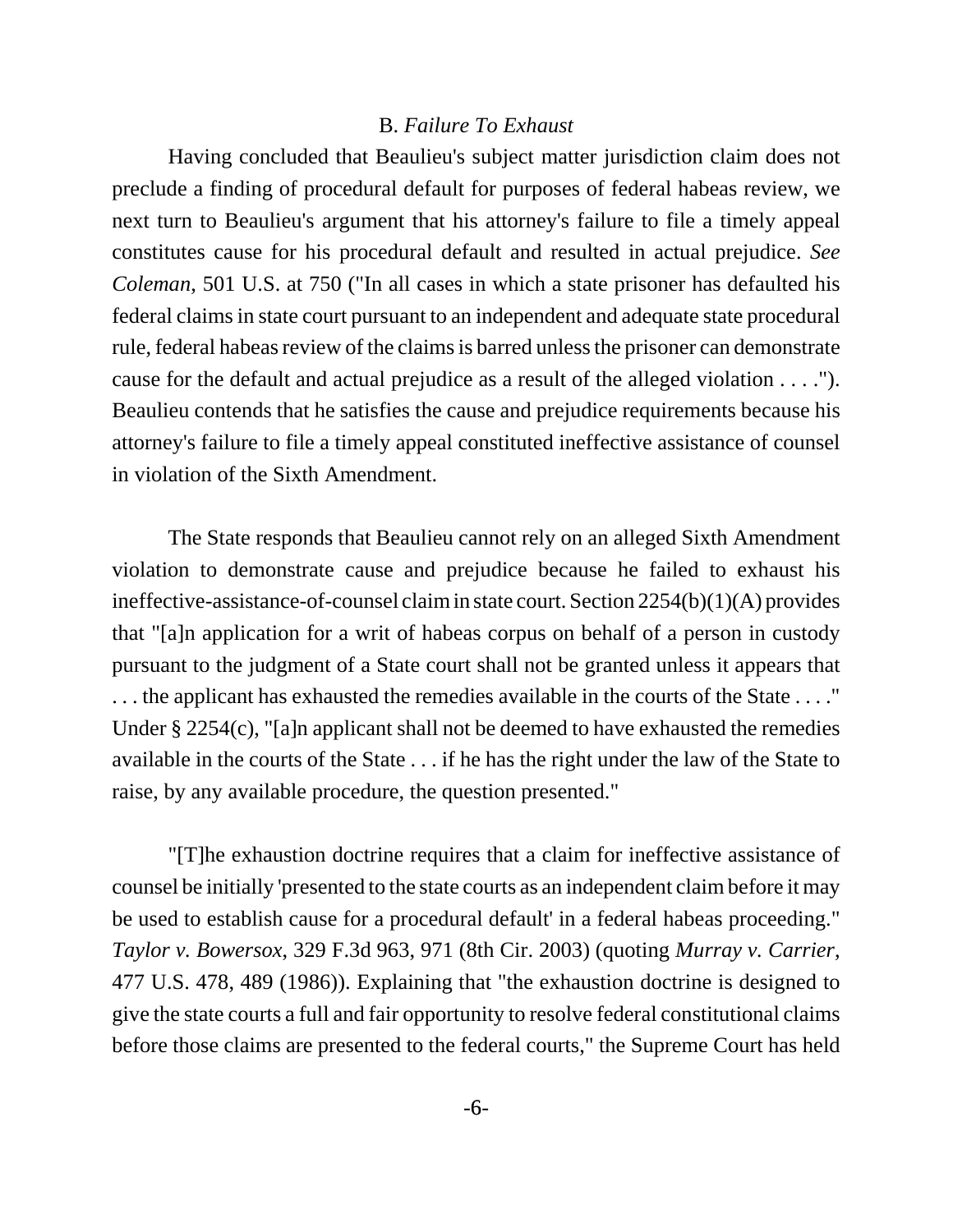"that state prisoners must give the state courts one full opportunity to resolve any constitutional issues by invoking one complete round of the State's established appellate review process." *O'Sullivan v. Boerckel*, 526 U.S. 838, 845 (1999). Similarly, "we require habeas petitioners to present to the state courts 'the same specific claims of ineffective assistance made out in the habeas petition.'" *Wyldes v. Hundley*, 69 F.3d 247, 253 (8th Cir. 1995) (quoting *Tippitt v. Lockhart*, 903 F.2d 552, 554 (8th Cir. 1990)).

The State argues that the magistrate judge correctly concluded that Beaulieu "has never asserted to . . . a state court that [his attorney's] performance was constitutionally ineffective." Beaulieu claims that he did, in fact, adequately raise his ineffective-assistance-of-counsel claim before the Minnesota Court of Appeals, emphasizing that (1) he included a copy of his application for relief from judgment as an exhibit to his memorandum addressing the untimeliness issue and (2) in that application, his attorney accepted responsibility for filing the untimely appeal. Although Beaulieu does refer to his application for relief from judgment in the memorandum, he never specifically raises an ineffective-assistance-of-counsel claim. Beaulieu has not "invok[ed] one complete round of [Minnesota's] established appellate review process." *O'Sullivan*, 526 U.S. at 845.

The State also argues that Beaulieu's proper remedy is to petition for habeas relief in Minnesota state court. *See State ex rel. Anderson v. U.S. Veterans Hosp.*, 128 N.W.2d 710, 714 (Minn. 1964) (holding that "a person committed because of mental illness can test the legality of his confinement by habeas corpus"); Minn. Stat. § 253B.23, subd. 5 ("Nothing in [the civil commitment] chapter shall be construed to abridge the right of any person to the writ of habeas corpus."). Beaulieu concedes that he has not petitioned for habeas relief in Minnesota state court, but he argues that doing so would be futile because *State ex rel. Thomas v. Rigg*, 96 N.W.2d 252 (Minn. 1959), suggests that a state habeas petition is barred if it raises issues that could have been raised on direct appeal absent a procedural bar. But the Minnesota Supreme